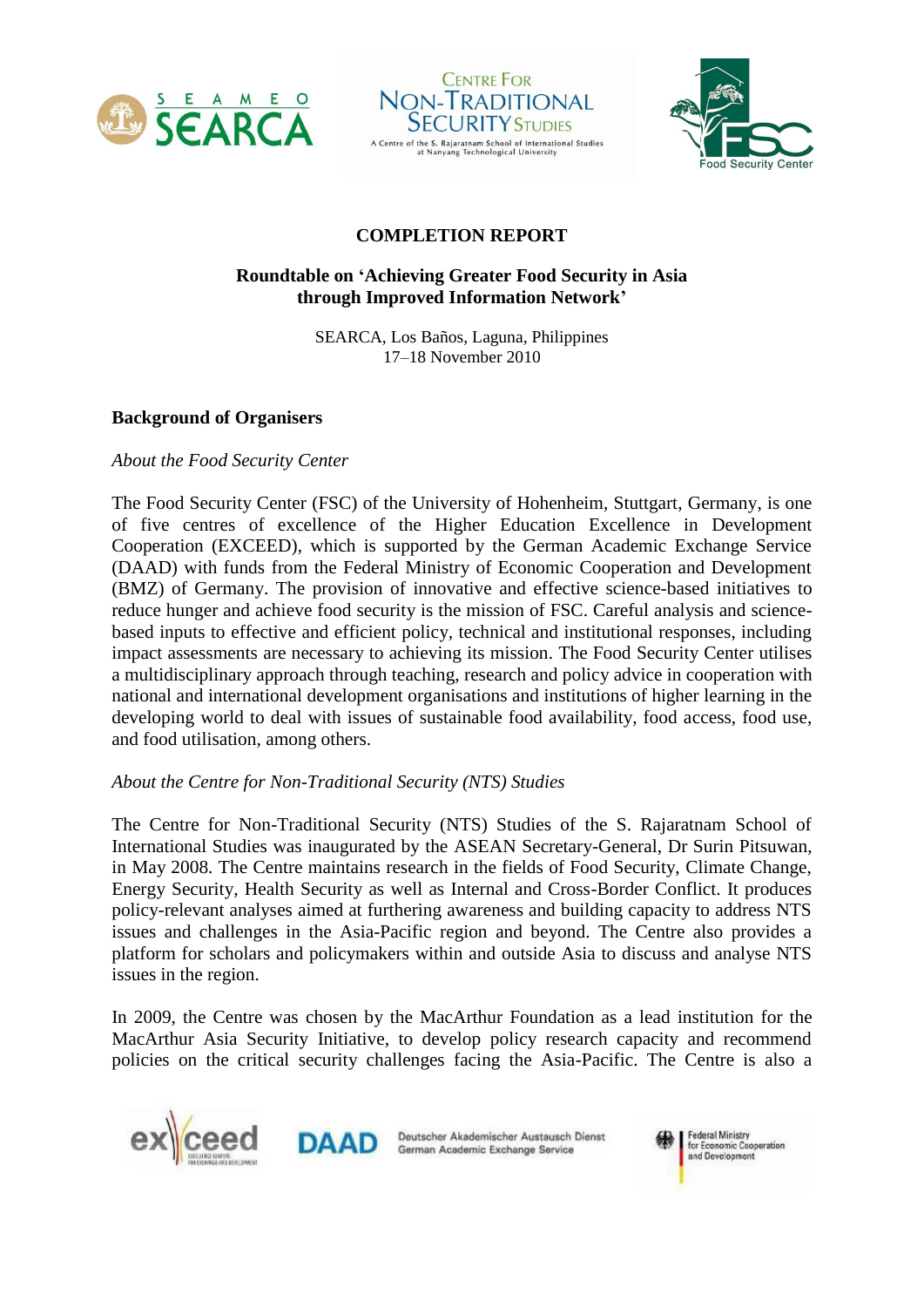





founding member and the Secretariat for the Consortium of Non-Traditional Security (NTS) Studies in Asia (NTS-Asia).

# *About the Southeast Asian Regional Center for Graduate Study and Research in Agriculture*

The Southeast Asian Regional Center for Graduate Study and Research in Agriculture (SEARCA) is one of the centres of the Southeast Asian Ministers of Education Organization (SEAMEO) that envisions meeting contemporary development challenges and providing leadership in enabling an environment for sustainable agricultural and rural development (ARD) in Southeast Asia. SEARCA builds human, social and institutional capital in Southeast Asia by providing opportunities for high-quality graduate education, research, scholarship, training, knowledge exchange, and project development and management in agriculture and rural development. Its current priority themes are agricultural competitiveness and natural resource management.

#### **Introduction/Rationale**

Despite the phenomenal economic growth experienced by most countries in Asia, the region is still home to an estimated 642 million undernourished people or around two-thirds of the developing world's figure of about 1.0 billion. Winning the war on hunger has to take place in this region and certainly not anywhere else.

Food insecurity is caused by numerous factors, most of which are linked to the imbalances of demand and supply. Population growth, rising incomes and the increasing alternative use of some agricultural commodities for non-food processing like biofuels are some of the key factors that lead not only to the rapid rise in demand for food commodities but also to changes in the structure of demand. These trends should not be a cause for concern if the supply of agricultural commodities would rise at the same rate or faster than that of demand. Fears are looming, however, that such rates of production growth will be more difficult to achieve while demand is expected to rise because of the growing population and rising incomes.

But such fears had no basis during the recent food crisis. The world rice market, for example, was very stable, in fact even in the few years before the crisis (David and Timmer, forthcoming). There were ample supplies, stocks-to-use ratio was constant, and trade even expanded during the crisis. The situation indicated that other factors set the stage for the rice crisis. The price increases for petroleum, maize, soybeans and wheat created an atmosphere of concern and thus contributed to the policy decisions by key rice trading countries, both exporters and importers. It was these policy decisions that led to a substantially larger and more rapid price increase on the world rice market than on world maize and wheat markets.





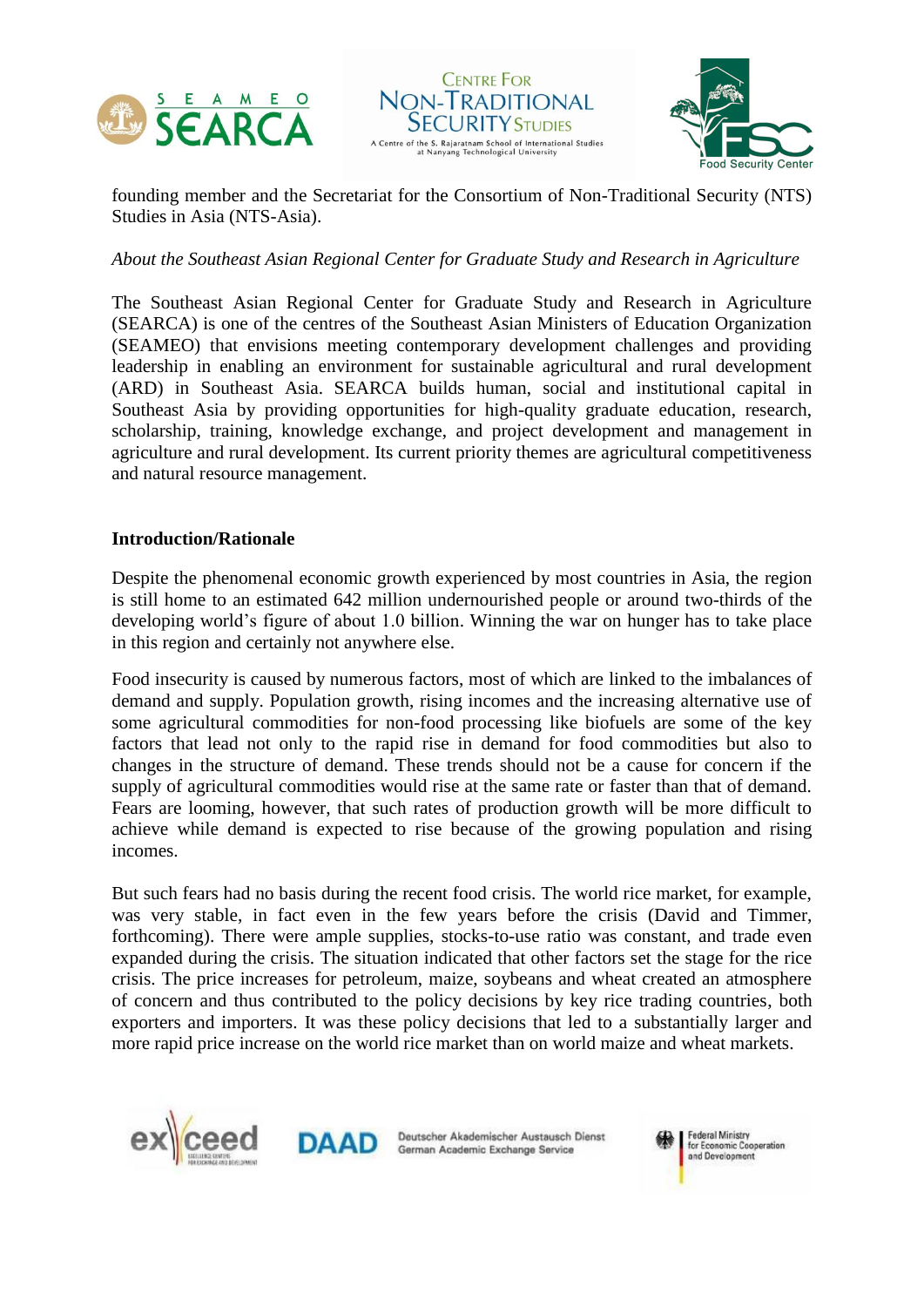





A question then is posed in relation to the adoption of such policy decisions. Was there still a lack of confidence on the rice market, primarily because of its thinness? Was this lack of confidence brought about by the lack of confidence on the information available related to national rice supply and demand and their stockpiles of grain?

The need for accurate and timely data on the supply and demand of food, particularly of staple grains like rice, cannot be over-emphasised in achieving the goal of greater food security. Having accurate and reliable information on commodity production, demand and trade of countries will help policymakers in formulating policies and strategies to ensure sufficient food supplies. This was the idea behind the ASEAN Food Security Information System (AFSIS) project. The 10-year project was started in 2003 with two phases. Phase I, which was completed in 2007, focused on data collection, database website development and human capacity-building to ensure the collection of accurate and good quality data and information. Phase II, which is ongoing, continues most of Phase I activity but with the addition of more analytical studies that would help guide policymakers in strategising the more rapid achievement of food security in the region. The evaluation done for Phase I of the project was rated satisfactory in terms of capacity-building and network system development for data and information. It remains to be seen how the whole initiative will fully gain its ultimate objective of guiding policymakers in the policy formulation that would ensure the sustainable achievement of a more food secure situation for the region.

# **Objectives**

The primary objective of this forum was to identify key recommendations and research to help further strengthen the region's food security information system. More specifically, the forum aimed to:

- Discuss and analyse the effectiveness of the existing monitoring and evaluation process of the food security situation in the respective countries;
- Identify gaps in such processes especially with an environment that is faced with new challenges like climate change, the food-fuel nexus, and the globalisation of markets;
- Identify measures to encourage the full participation of countries in strengthening the food security information system; and
- Recommend intervention measures (training, research, etc.) to rectify gaps, both on the monitoring and evaluation processes as well as in encouraging greater country participation in the food security information system/network.





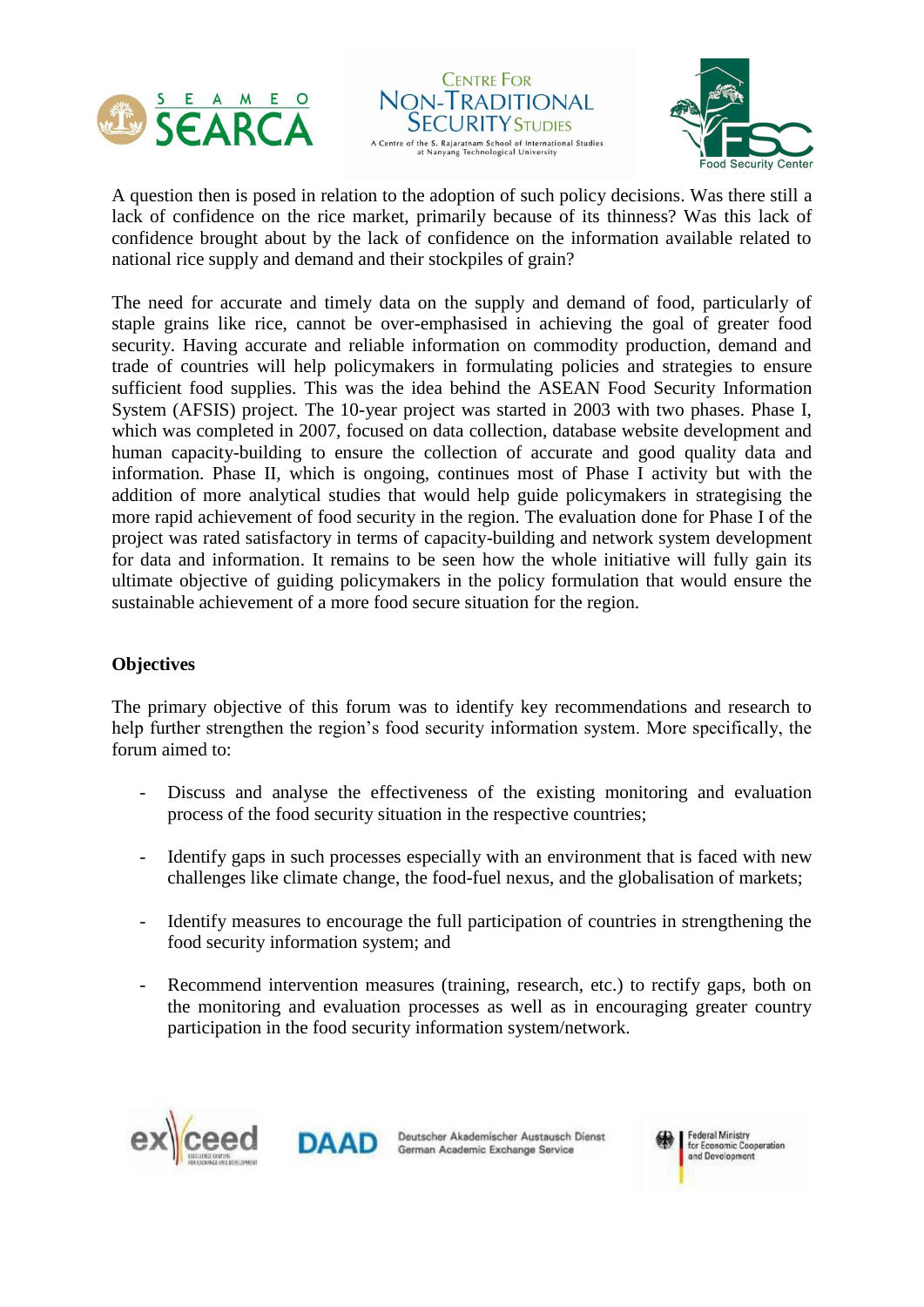





#### **Roundtable Structure**

The programme was divided into three Sessions (see Annex 1). Session 1 was a presentation of papers to provide the current situation on the subject under discussion: the region's food security situation, the Asian Development Bank's (ADB's) approaches to the region's food security challenges, the current status of the AFSIS, and an example of a tool to identify farmers who are vulnerable to food insecurity (see Annex 2). Session 2 was a presentation of country reports interspersed with open fora to clarify points (see Annex 3).

All these served as valuable inputs to Session 3, which was the workshop on various issues related to the improvement of a food security information system (see Annex 4). For more productive discussions, the participants were divided into two groups and were tasked with answering the following questions:

- What is your vision of the AFSIS and your expected deliverables to achieve the vision?
- Which of the current activities of the AFSIS do we need to delete/change or strengthen to achieve your vision of an effective food security information system?
- What activities do we need to add to achieve your vision of an effective food security information system?
- How do we improve cooperation and coordination among the various actors to achieve a more effective AFSIS?

# **Participants**

The participants included AFSIS Focal Persons and other senior level officials who have substantial involvement in and knowledge of food security monitoring and information systems development. They were from Cambodia (1), Indonesia (1), Lao PDR (2), Malaysia (1), Myanmar (2), the Philippines (3), Singapore (4), Thailand (2), Vietnam (1), and Germany (1). Annex 4 contains the list of participants and the members of the organising committee.

# **Highlights of Paper Presentations**

#### *Plenary Papers*

Dr Teng's SEA Regional Food Security presented a conceptualisation of the interrelationships between food supply and demand at regional and global levels and the main





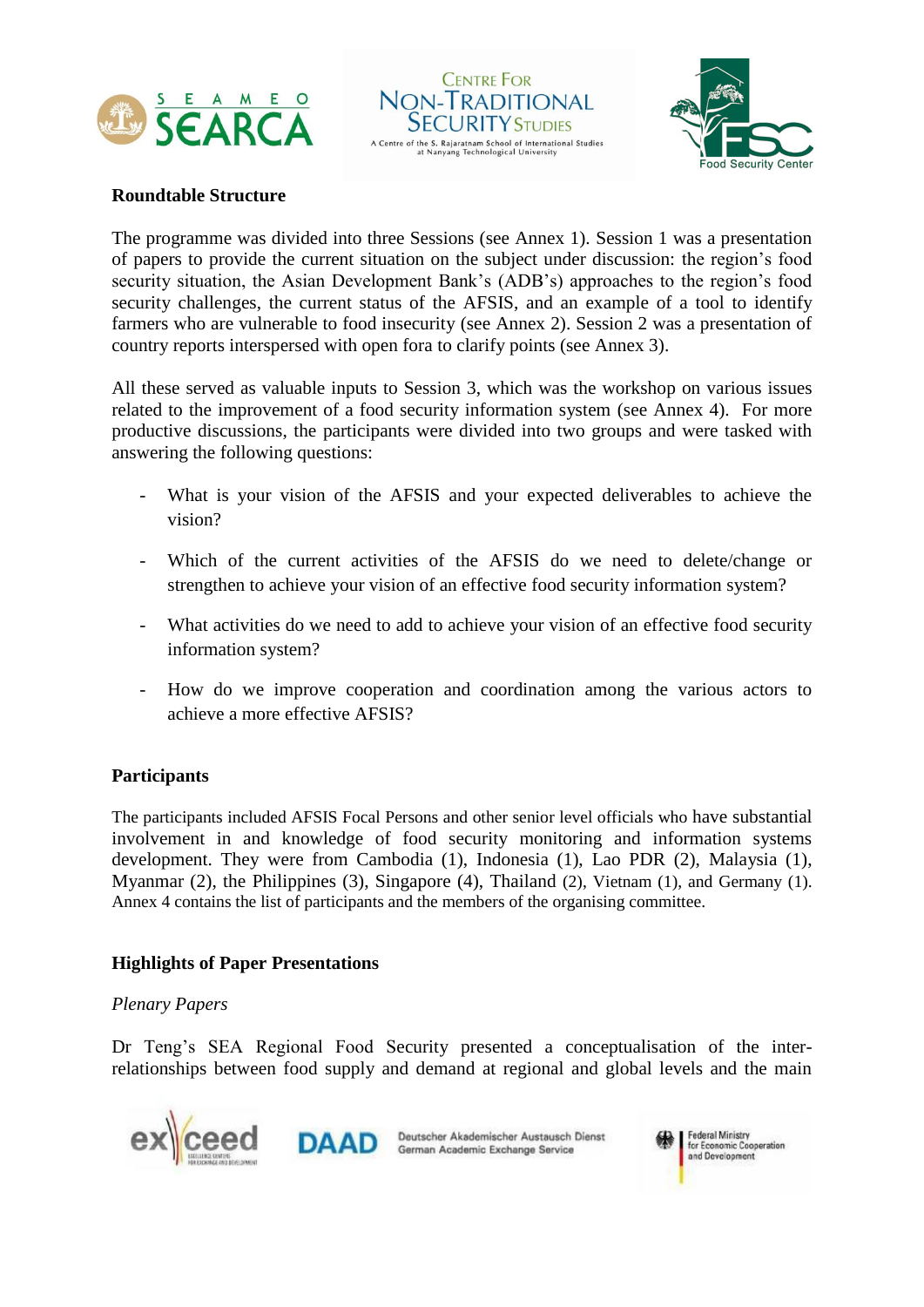





threats to food security. Discussed were the dimensions of food security – availability, access, economic access and utility (nutritive value, quality, safety) – and how ASEAN is faring in these areas. Likewise discussed were the factors that impinge on these dimensions and the potential impacts on the region. The state of food security in Asia was presented and the investments necessary for action discussed. Assessments of various organisations on food insecurity were presented as well, together with a number of food security programmes that are in place. The presentation closed with the discussion of a Regional Food Security Framework which has as elements, information and knowledge; assessments, early warnings and predictions; response plans; and amelioration of food insecurity.

Dr Apichart started his presentation with the history of the AFSIS and its major objective, which is to facilitate food security policy development and planning through systematic collection, analysis and dissemination of information. He discussed its major activities as human resources development (fora/trainings and mutual technical cooperation) and information network development, which includes the Database System, Early Warning Information Report and the Agricultural Commodity Outlook Report. Problems encountered include different levels of development of country agricultural statistical systems; inconsistent data; incomplete data in the ACO report; absence of certain data in some countries, e.g., harvested area, damaged area, price, stock and trade; and the difference in crop calendars and there being no monthly data. It was stated that in principle, all concerned parties want to transform the AFSIS into a permanent mechanism. The ASEAN Ministers on Agriculture and Forestry (AMAF) Plus Three (China, Japan and Republic of Korea) Meeting in Phnom Penh, held on 24 October 2010, endorsed the Concept Note on the sustainability of the AFSIS Project.

Dr Adriano, in her presentation on ADB's approach to Asia's food security challenges, discussed Asia's agriculture landscape, particularly its present and future in a business as usual approach. She mentioned the pivotal role of agriculture in food security and discussed the three pillars to support Asia's future agriculture: productivity, diversification and value addition, and resilience. She likewise presented ADB's multi-sectoral food security engagement with the following as key elements: Strategy 2020 focusing on ADB's five core areas of operation (infrastructure, environment – climate change, finance sector, regional cooperation and education), multi-sector food security investments based on the country's food security strategy; agriculture covering market access and value chain infrastructure; regional cooperation covering ASEAN+3 rice trade, reserve and information; GMS agriculture working group; BIMP EAGA strategy on agriculture and trade; SARC on food security; and agricultural research support. She highlighted ADB's support for the ASEAN Integrated Food Security Framework with reserve, trade, information and production enhancement as key elements.

Dr Wiroj Saengbangka then discussed the use of farmers' registration as a tool in identifying farmers who are vulnerable to food insecurity. Farmers needing support from the government





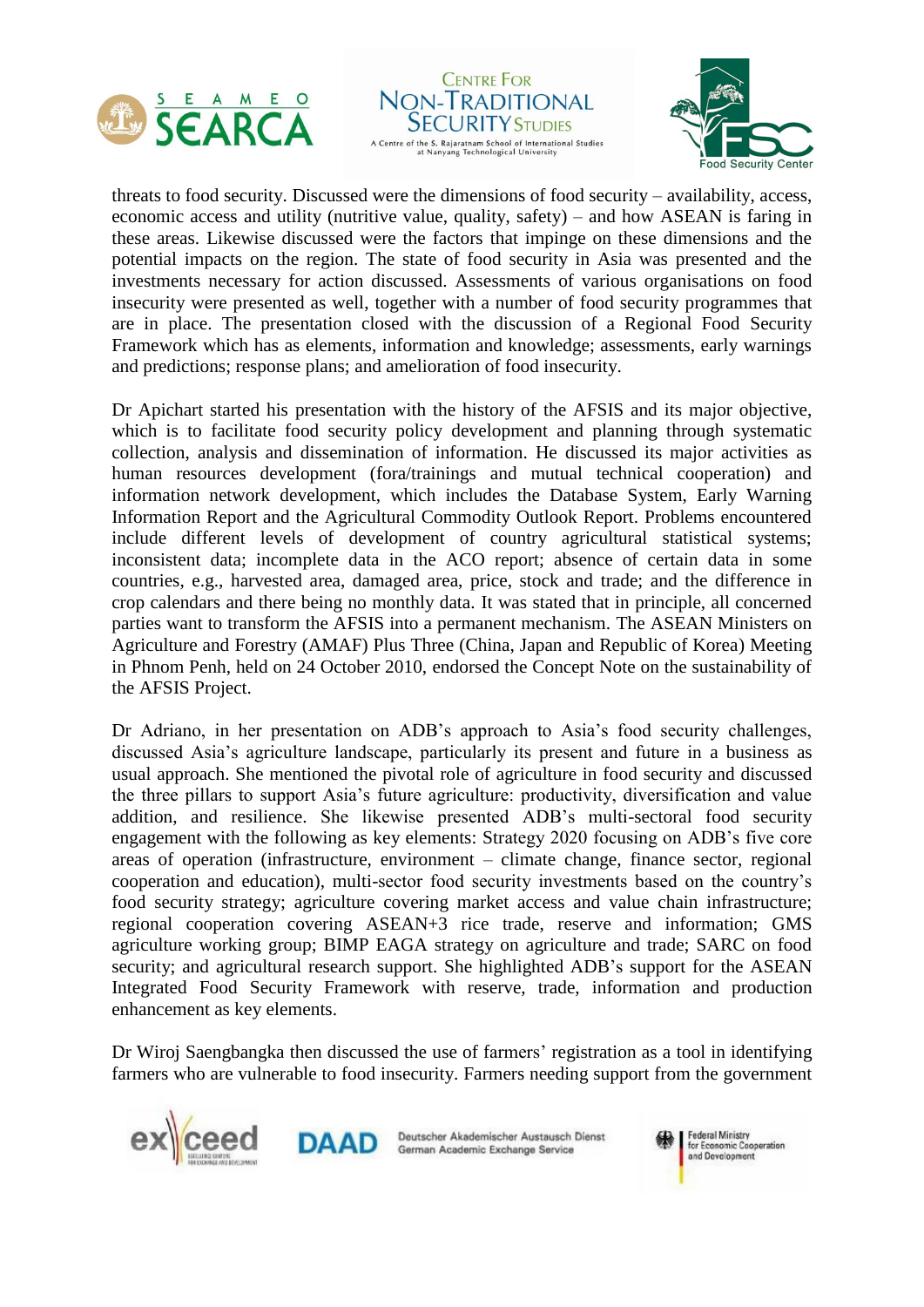





programme are asked to submit their family data/information for registration to the Department of Agricultural Extension towards effective government policy and programme implementation, particularly in areas such as price intervention, compensation in natural disasters, and the like. He mentioned the components of food security as food availability (production: quantity and quality), food accessibility (prices and farmers' incomes), utilisation (safety and nutrition), and stability (floods, droughts and storms). These were in response to Urgent Policies to be implemented in the first year and the Economic Restructuring Policy (Agricultural Sector). These policies are meant to iimplement measures to efficiently maintain the pricing stability of agricultural produce and expedite the establishment of the agricultural risk insurance system, among others.

#### *Country Papers*

The nine country papers presented issues, challenges, and opportunities related to food security and its information system in the respective countries. Depending on the thrusts and strategies of each government, various measures to improve food security and the information system were discussed, including monitoring and evaluation process. The recommendations and conclusions are as follows:

- Food security is an important and achievable challenge. Greater investment in food and agriculture as well as in natural resource management is fundamental to meeting the Millenium Development Goals (MDGs), in particular, the goals concerning poverty, hunger and health.
- Better understanding of food production, marketing and export/import among the countries in the region.
- Better post-harvest facilities.
- **Government Priority**. Food security should be a development priority: need to enhance country responses to regional challenges (e.g. AIFS, SPP-FS), greater/better articulation of the regional food security strategy into national strategic plans, FDI and domestic investment can play an important role in boosting plantations, bio-fuel industries, mining, hydro-power and others but need coordinated policies, plans, actions and investments
- **Database/Information System**. There is a need for the development of leading indicators, a need to update SUA's Conversion ratios or parameters, bring down the accounting of SUA to regional and provincial levels, conduct regular surveys, and preparation of situation and outlook reports.



.



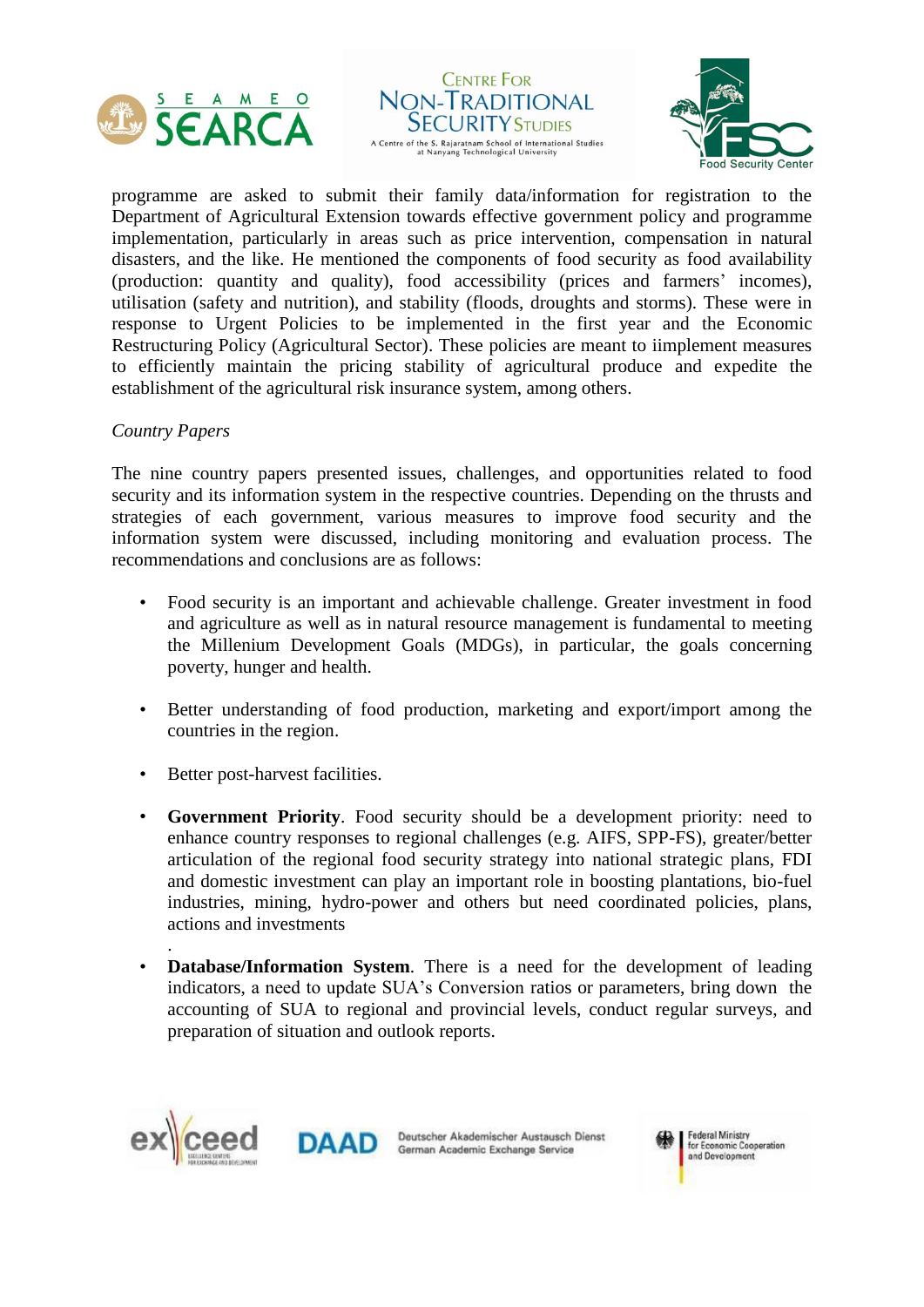





- Establishment of an internet-based information system on food security at the country level.
- **Capacity building** in the areas of survey design, forecasting, ICT–based skills, capacity building for statisticians and other human resources responsible for the M & E activities at the central government level and especially at the local government levels, including those from civil society and business.
- **Surveys and research studies**. In-depth household livelihood studies to understand how households are coping with food insecurity (nutritional adaptations) and other problems, area-based studies at district level to understand the processes behind increased population pressure on resources (spontaneous migration, relocation, land use planning issues), policy studies to understand how policymakers might better assist areas to achieve national goals in rural development
- **Partnerships and Cooperation**. Food security can only be achieved if a broad range of stakeholders are partnering and aligning to a common objective. The role of businesses in improving and maintaining food security should be acknowledged, NGOs need to be more present, working efficiently at the community level, and increasing local authorities capacities in agricultural production, 'importing' food safety standards, closer cooperation with the same offices across ASEAN countries for which assistance from, and cooperation with, international institutions seems to be helpful.

# **Output and Recommendations**

The workshop reports from the two groups were consolidated (see Annex 5). In response to the questions posed for the workshop, below is a summary of the output and recommendations:

Vision: To be the leading regional entity/centre on ASEAN food and nutrition security information. By 2015, the system will contain systematic and timely data of the same standard on food and nutrition availability, utilisation, stability and access. This system will produce accurate and reliable information in a responsive and comprehensive manner from mutual cooperation/sustainable partnerships. This will allow an analysis of the food and nutrition situation leading to mapping food insecurity, vulnerability and other descriptors. The system will facilitate policymakers to make decisions based on sustainable and reliable information towards national food and nutrition security.